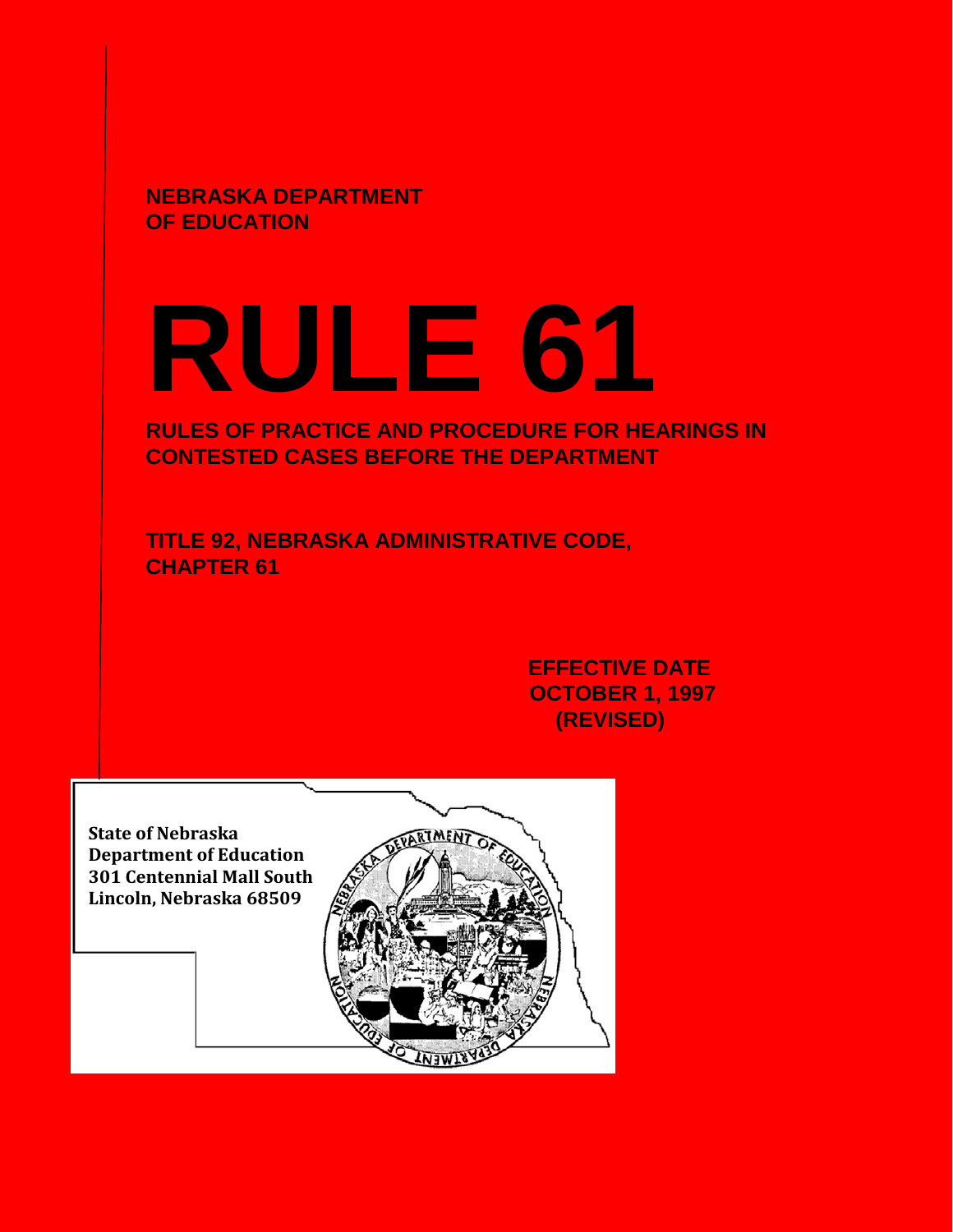# **TITLE 92 - NEBRASKA DEPARTMENT OF EDUCATION CHAPTER 61 - CONTESTED CASES**

# **ALPHABETICAL TABLE OF CONTENTS**

| <b>Subject or Title</b>                  | <b>Statutory Authority</b>                                           | Code Section |
|------------------------------------------|----------------------------------------------------------------------|--------------|
| Appeal                                   | Neb. Rev. Stat. § 84-917                                             | Section 009  |
| Commencement of<br><b>Contested Case</b> | Neb. Rev. Stat. § 84-913                                             | Section 004  |
| Decision and Order                       | Neb. Rev. Stat. § 84-915                                             | Section 008  |
| Ex parte Communications                  | Neb. Rev. Stat. § 84-914                                             | Section 002  |
| Hearing of Contested                     | Neb. Rev. Stat. §§ 84-913, 84-913.01                                 |              |
| Case                                     | 84-914, 84-913.02, 84-913.03                                         | Section 007  |
| Hearing Officer                          | Neb. Rev. Stat. § 84-914, 84-913.04                                  | Section 005  |
| Intervention                             | Neb. Rev. Stat. § 84-912.02                                          | Section 003  |
| <b>Prehearing Matters</b>                | Neb. Rev. Stat. §§ 84-913, 84-913.01<br>84-914, 84-913.02, 84-913.03 | Section 006  |
| Scope and Definitions                    | Neb. Rev. Stat. § 84-901,<br>84-909, 84-909.01                       | Section 001  |
| Appendix A<br>Sample Petition Form       | Neb. Rev. Stat. § 84-909                                             |              |
| Appendix B<br>Sample Answer Form         | Neb. Rev. Stat. § 84-909                                             |              |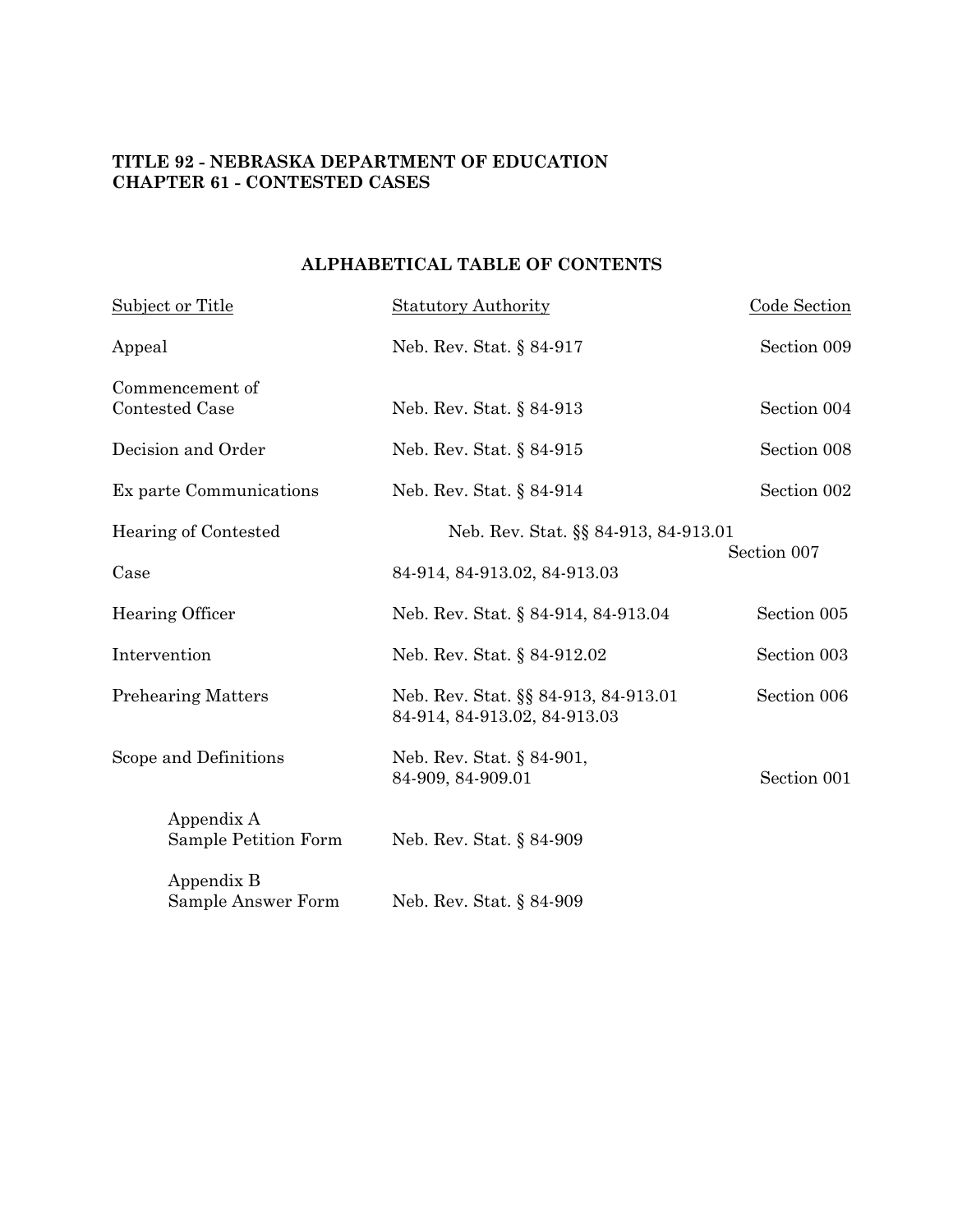# **TITLE 92 - NEBRASKA DEPARTMENT OF EDUCATION CHAPTER 61 - CONTESTED CASES**

# **NUMERICAL TABLE OF CONTENTS**

| Subject or Title                   | <b>Statutory Authority</b>                                           | Code Section   |  |
|------------------------------------|----------------------------------------------------------------------|----------------|--|
| Scope and Definitions              | Neb. Rev. Stat. § 84-901,<br>84-909, 84-909.01                       | Section<br>001 |  |
| Ex parte Communications            | Neb. Rev. Stat. § 84-914                                             | Section<br>002 |  |
| Intervention                       | Neb. Rev. Stat. § 84-912.02                                          | Section<br>003 |  |
| Commencement of<br>Contested Case  | Neb. Rev. Stat. § 84-913                                             | Section<br>004 |  |
| Hearing Officer                    | Neb. Rev. Stat. § 84-914, 84-913.04                                  | Section<br>005 |  |
| <b>Prehearing Matters</b>          | Neb. Rev. Stat. §§ 84-913, 84-913.01<br>84-914, 84-913.02, 84-913.03 | Section 006    |  |
| Hearing of Contested<br>Case       | Neb. Rev. Stat. §§ 84-913<br>84-914, 84-915.01                       | Section<br>007 |  |
| Decision and Order                 | Neb. Rev. Stat. § 84-915                                             | Section 008    |  |
| Appeal                             | Neb. Rev. Stat. § 84-917                                             | Section 009    |  |
| Appendix A<br>Sample Petition Form | Neb. Rev. Stat. § 84-909                                             |                |  |
| Appendix B<br>Sample Answer Form   | Neb. Rev. Stat. § 84-909                                             |                |  |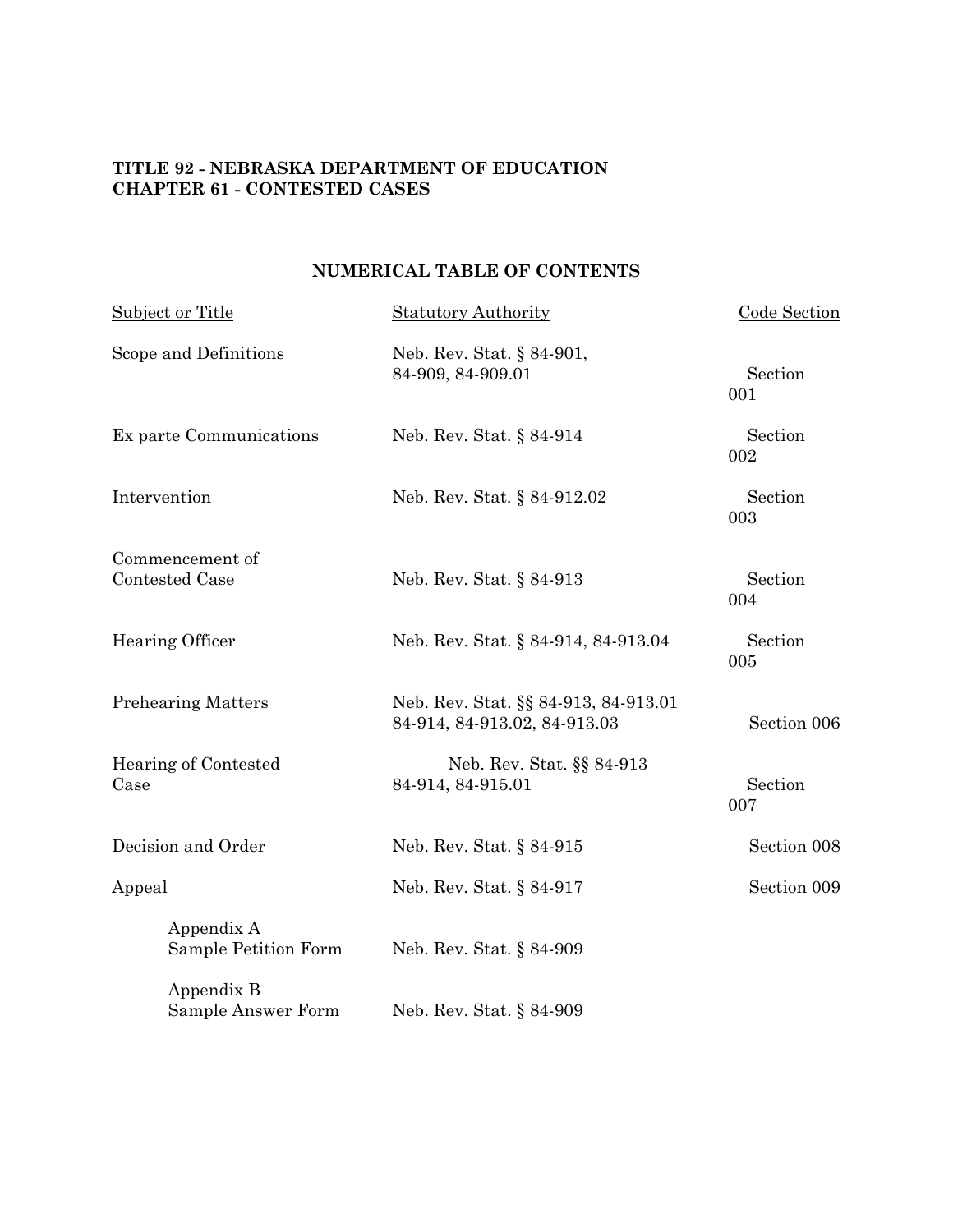# TITLE 92-NEBRASKA DEPARTMENT OF EDUCATION Chapter 61-Rules of Practice and Procedure for Hearings in Contested Cases.

# 001. General.

001.01. Application of Rules. Pursuant to Neb. Rev. Stat. § 84-909.01, the Attorney General shall promulgate model rules of procedure appropriate for use by as many agencies as possible. For rules of procedure adopted on or after August 1, 1994, each agency shall adopt as many of the model rules as is practicable under the circumstances. Agencies may adopt regulations which vary from the model rules; however, any agency adopting a rule of procedure that differs from the model rule shall include in the agency's explanatory statement the reasons why the relevant portions of the Attorney General's model rules are impracticable under the circumstances. This chapter is based upon the Attorney General's model rules.

001.02. Definitions. The following definitions shall apply as used throughout Chapter 61 of these rules and regulations.

001.02A. Board shall mean the State Board of Education.

001.02B. Commissioner shall mean the State Commissioner of Education.

001.02C. Contested case shall mean a proceeding before the Board in which the legal rights, duties, or privileges of specific parties are required by law or constitutional right to be determined after a Board hearing.

001.02D. Ex parte communication shall mean an oral or written communication which is not on the record in a contested case with respect to which reasonable notice to all parties was not given. Ex parte communication shall not include:

> 001.02D1. Communications which do not pertain to the merits of a contested case;

001.02D2. Communications required for the disposition of ex parte matters as authorized by law;

001.02D3. Communications in a ratemaking or rulemaking proceeding; and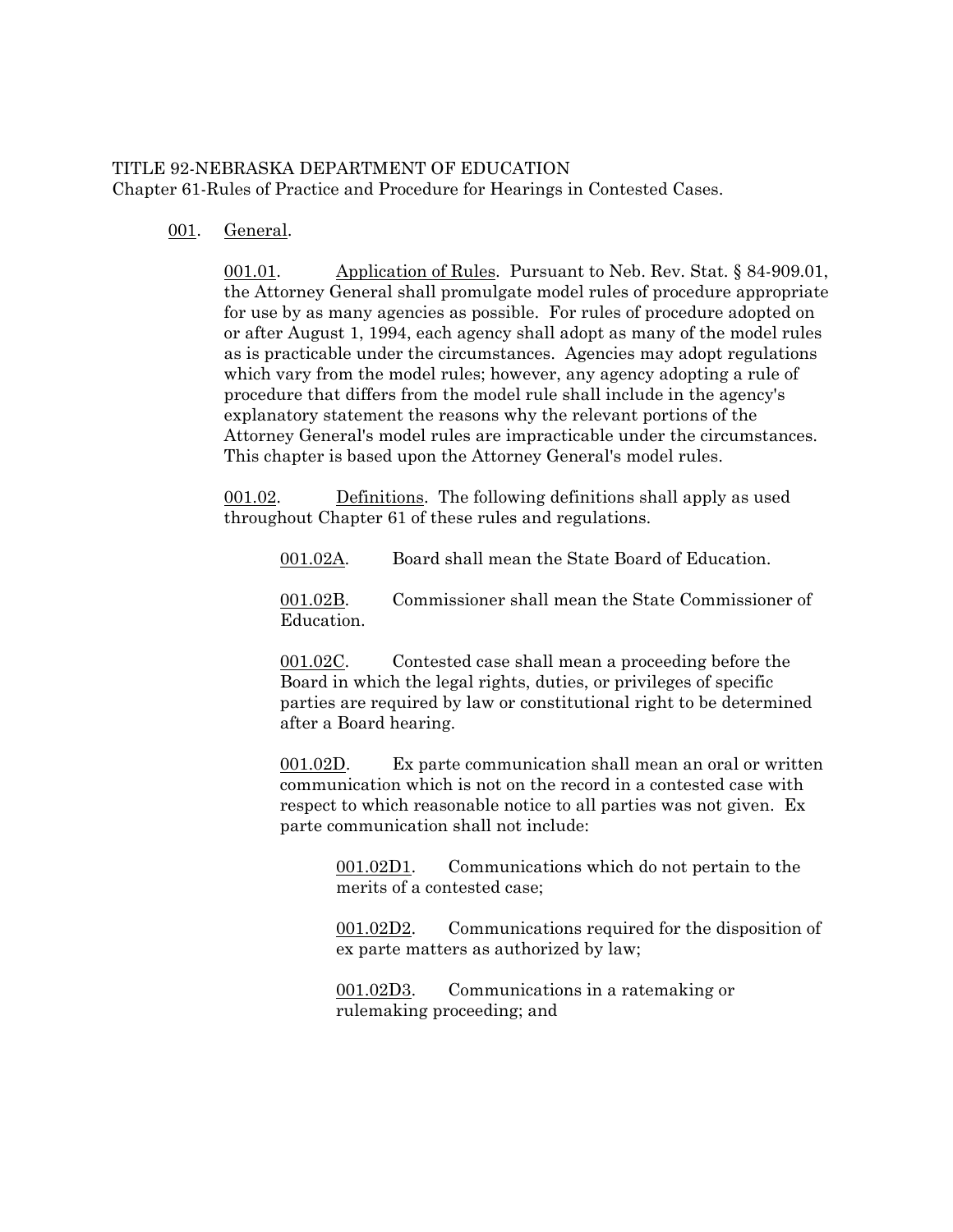001.02D4. Communications to which all parties have given consent.

001.02E. Hearing officer shall mean the person or persons conducting a hearing, contested case, or other proceeding pursuant to the Administrative Procedure Act, whether designated as the presiding officer, administrative law judge, or some other title designation.

001.02F. Party means the person by or against whom a contested case is brought or a person allowed to intervene in a contested case. The Commissioner may be a party.

001.02G. Petition means the initial document filed by or with the Board that sets forth a claim and request for Board action.

#### 002. Prohibitions against ex parte communications.

002.01. Prohibitions; when applicable. The prohibitions found in this section shall apply beginning at the time notice for hearing is given.

#### 002.02. Prohibitions; to whom applicable.

002.02A. Parties and public. No party in a contested case or other person outside the Department having an interest in the contested case shall make or knowingly cause to be made an ex parte communication to the hearing officer or to a Board member, Commissioner, or Department employee who is or may reasonably be expected to be involved in the decisionmaking process of the contested case.

002.02B. Persons in decisionmaking roles. No hearing officer, Board member, Commissioner, or employee who is or may reasonably be expected to be involved in the decisionmaking process of the contested case shall make or knowingly cause to be made an ex parte communication to any party in a contested case or other person outside the Department having an interest in the contested case.

002.02C. Investigators. The Commissioner or employees engaged in the investigation or enforcement of a contested case shall not make or knowingly cause to be made an ex parte communication to a hearing officer or Board member or employee who is or may reasonably be expected to be involved in the decisionmaking process of the contested case.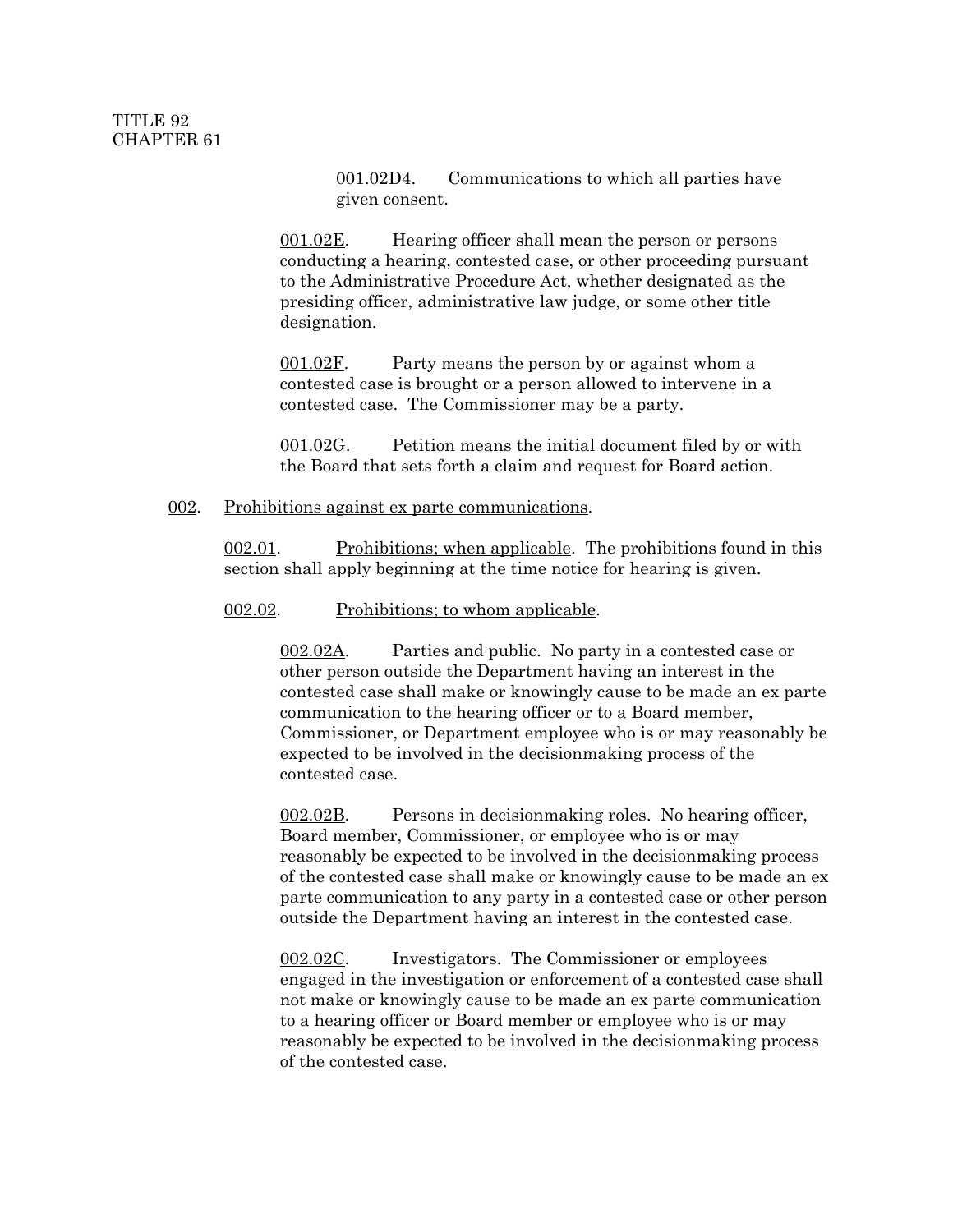002.03. Disclosure of contacts. The hearing officer, Board members, the Commissioner, or employees who are or may reasonably be expected to be involved in the decisionmaking process of the contested case who receives or who makes or knowingly causes to be made an ex parte communication set forth in subsections 002.02A through 002.02C shall file in the record of the contested case:

002.03A. All such written communications;

 002.03B. Memoranda stating the substance of all such oral communications; and

002.03C. All written responses and memoranda stating the substance of all oral responses to all the ex parte communications.

002.03D. The filing shall be made within two working days of the receipt or making of the ex parte communication. Notice of the filing, with an opportunity to respond, shall be given to all parties of record.

002.03E. Filing and notice of filing provided under subsection 002.03D shall not be considered on the record and reasonable notice for purposes of the definition of ex parte communication.

## 003. Intervention in a contested case.

003.01. Intervention in a contested case shall be allowed when the following requirements are met:

003.01A. A petition for intervention must be submitted in writing to the hearing officer or designee at least five days before the hearing. Copies must be mailed by the petitioner for intervention to all parties named in the hearing officer's notice of the hearing;

003.01B. The petition must state facts demonstrating that the petitioner's legal rights, duties, privileges, immunities, or other legal interests may be substantially affected by the proceeding or that the petitioner qualifies as an intervenor under any provision of law; and

003.01C. The hearing officer or designee must determine that the interests of justice and the orderly and prompt conduct of the proceedings will not be impaired by allowing the intervention.

003.02. The hearing officer or designee may grant a petition for intervention at any time upon determining that the intervention sought is in the interests of justice and will not impair the orderly and prompt conduct of the proceedings.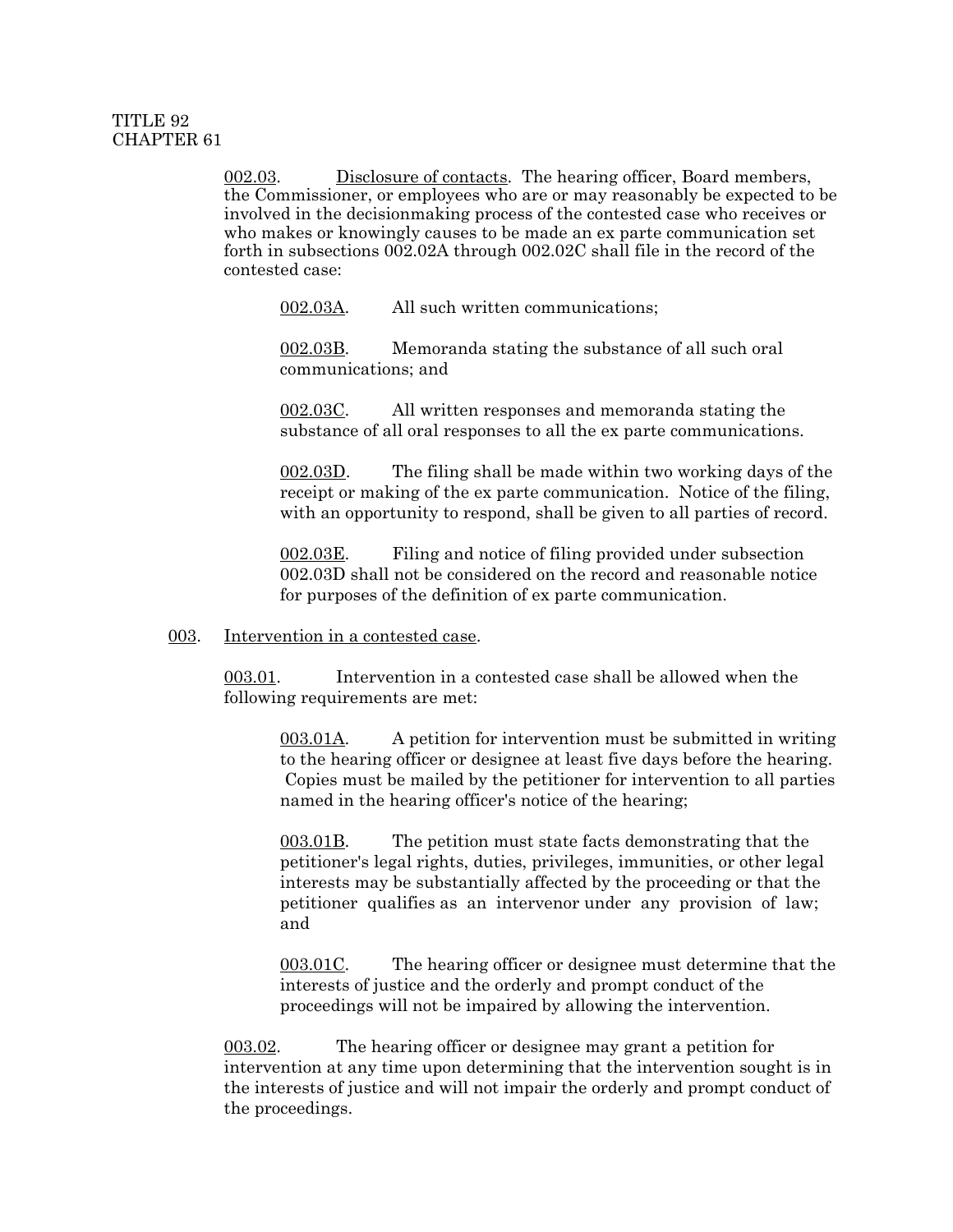003.03. If a petitioner qualifies for intervention, the hearing officer or designee may impose conditions upon the intervenor's participation in the proceedings, either at the time that intervention is granted or at any subsequent time. Those conditions may include:

003.03A. Limiting the intervenor's participation to designated issues in which the intervenor has a particular interest demonstrated by the petition;

003.03B. Limiting the intervenor's use of discovery, crossexamination, and other procedures so as to promote the orderly and prompt conduct of the proceedings; and

 003.03C. Requiring two or more intervenors to combine their presentation of evidence and argument, cross-examination, discovery, and other participation in the proceedings.

003.04. The hearing officer or designee, at least 24 hours before the hearing, shall issue an order granting or denying each pending petition for intervention, specifying any conditions and briefly stating the reasons for the order.

003.04A. The hearing officer or designee may modify the order at any time, stating the reasons for the modification.

003.04B. The hearing officer or designee shall promptly give notice of an order granting, denying, or modifying intervention to the petitioner for intervention and to all parties.

#### 004. Commencement of a contested case.

004.01. The contested case begins with the filing of a petition and request for hearing, if applicable, with the Board. The petition is the initial document filed with the Board that sets forth a claim and request for Board action. A sample petition is included in this chapter as Appendix A.

004.02. A party to a contested case shall be the person by or against whom a contested case is brought or a person allowed to intervene in a contested case.

004.03. A party may appear on his or her own behalf in a contested case proceeding or may be represented by an attorney or other representative as permitted by law.

004.04. The pleadings in a contested case may include a petition, answer, reply, notice, motion, stipulation, objection or order or other formal written document filed in a proceeding before the Board. A sample Answer is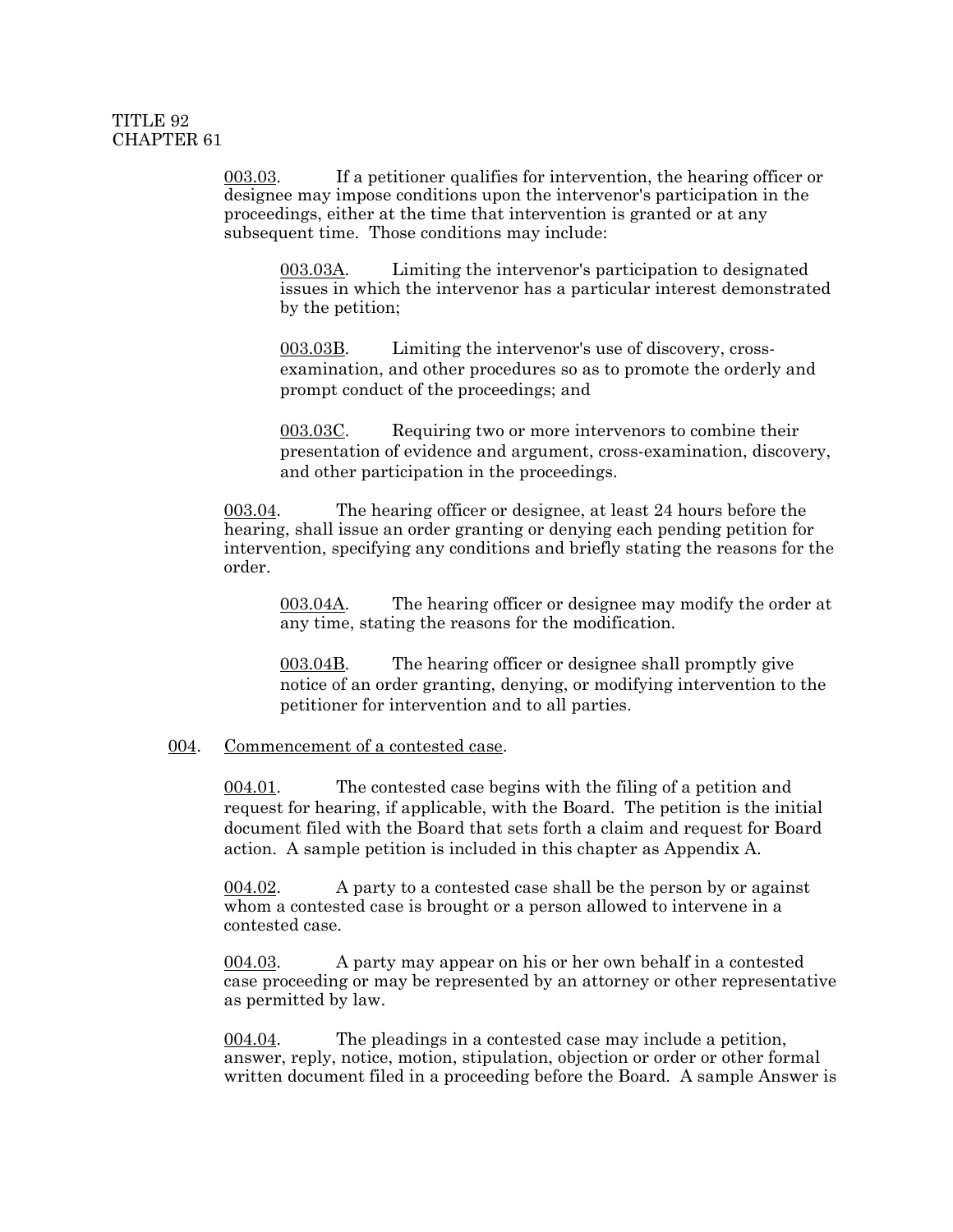included in this chapter as Appendix B. Any pleading filed in a contested case shall meet the following requirements:

004.04A. The pleading shall contain a heading specifying the name of the Board and the title or nature of the pleading, shall state material factual allegations and state concisely the action the Board is being requested to take, shall contain the name and address of the petitioner, and shall be signed by the party filing the pleading, or when represented by an attorney, the signature of that attorney.

> 004.04A1. Attorneys shall also include their address, telephone number and bar number.

004.04A2. The initial petition shall also contain the name and address of the respondent.

004.04B. All pleadings shall be made on white, letter-sized  $(8\frac{1}{2} \times$ 11) paper and shall be legibly typewritten, photostatically reproduced, printed or handwritten. If handwritten, a pleading must be written in ink.

004.05. All pleadings shall be filed with the Board at its official office, at the State Office Building, 6th Floor, 301 Centennial Mall South, Lincoln, Nebraska, 68509, unless otherwise directed by the Board or its hearing officer. Filing may be accomplished by personal delivery or mail and will be received during regular office hours of the Department, which are 8:00 a.m. to 5:00 p.m. Central Time, Monday through Friday, except state holidays.

004.06. The Board shall serve a copy of the petition on each respondent listed in the petition personally or by first-class or certified mail. Written proof of such service shall be filed with the Board. Each respondent who chooses to file a responsive pleading must do so within 20 days from the date of personal service or the date of Board mailing of the petition.

004.07. All pleadings subsequent to the initial petition shall be served by the party filing such pleading upon all attorneys of record or other representatives of record and upon all unrepresented parties. Service shall be made personally or by first-class or certified mail. Written proof of such service shall be filed with the Board.

004.08. Unless state law provides that a hearing is not required, a hearing date shall be set by the Board in accordance with statutory requirements. A written notice of the time and place of hearing and the name of the hearing officer, if known, shall be served by the Board upon all attorneys of record or other representatives of record and upon all unrepresented parties. The notice must include a proof of such service and will be filed with the Board.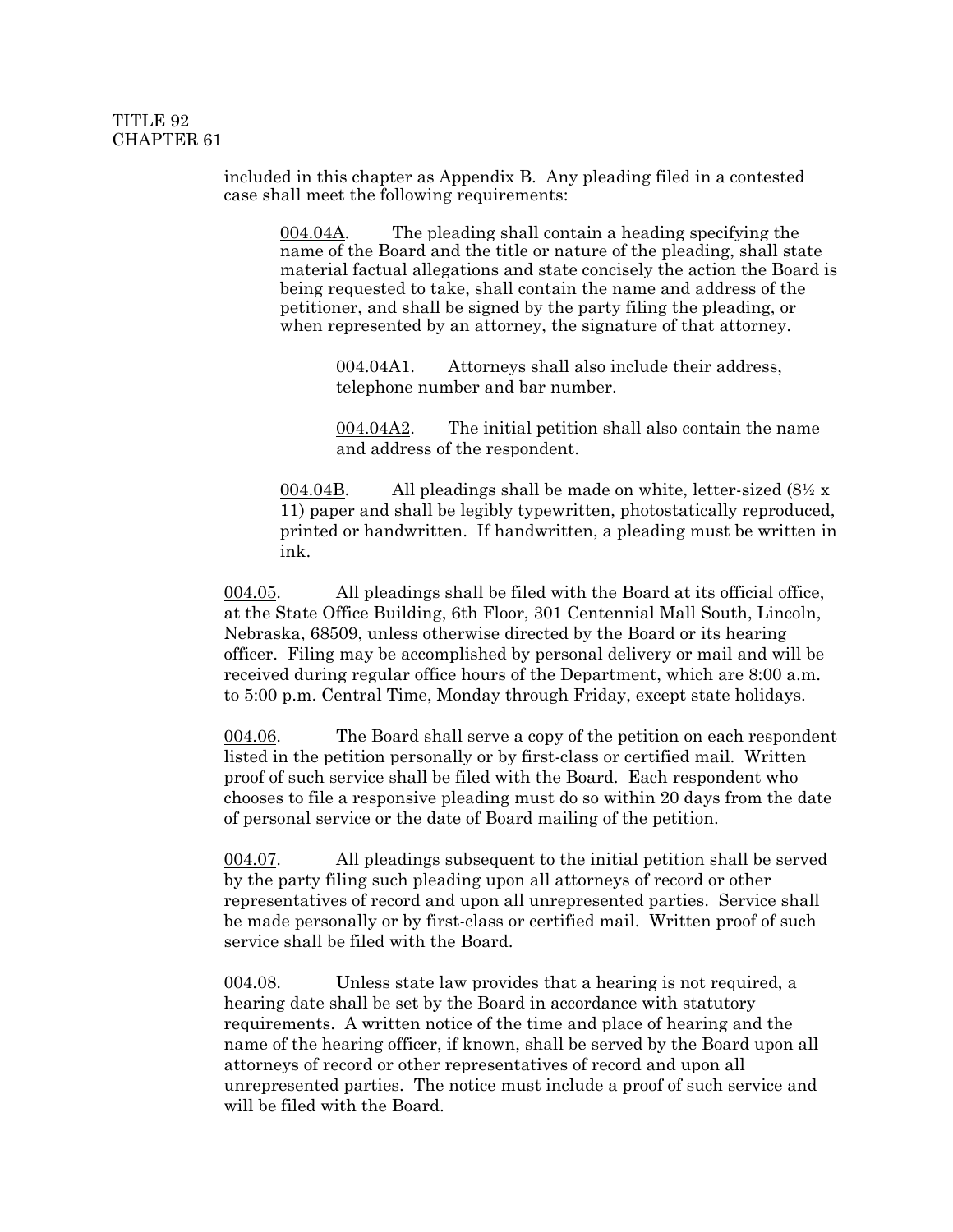004.09. In computing time prescribed or allowed by this chapter of these rules and regulations or by any applicable statute in which the method of computing time is not specifically provided, days will be computed by excluding the day of the act or event and including the last day of the period. If the last day of the period falls on a Saturday, Sunday, or state holiday, the period shall include the next working day.

# 005. Hearing officer; criteria.

005.01. The Board may delegate to a hearing officer other than the Commissioner or Board members the functions of conducting a prehearing conference and/or a hearing and submitting a recommended decision to the Board.

005.02. A person who has served as investigator, prosecutor, or advocate in a contested case or in its prehearing stage may not serve as hearing officer or assist or advise a hearing officer in the same proceeding except as provided in subsection 005.04.

005.03. A person who is subject to the authority, direction, or discretion of one who has served as investigator, prosecutor, or advocate in a contested case or in its prehearing stage may not serve as hearing officer or advise a hearing officer in the same proceeding except as provided in subsection 005.04.

005.04. If all parties consent, a person who has served as, or who is subject to the authority, direction, or discretion of one who has served as investigator, prosecutor, or advocate in a contested case or in its prehearing stage may assist a hearing officer in the preparation of orders.

005.05. A person who has participated in a determination of probable cause or other equivalent preliminary determination in a contested case may serve as hearing officer or assist or advise a hearing officer in the same proceeding.

005.06. A person may serve as hearing officer at successive stages of the same contested case.

## 006. Prehearing Procedures.

006.01. Prehearing conferences and orders. A hearing officer designated to conduct a hearing may determine, subject to the Board's rules and regulations, whether a prehearing conference will be conducted. If a prehearing conference is not held, a hearing officer for the hearing may issue a prehearing order, based on the pleadings, to regulate the conduct of the proceedings.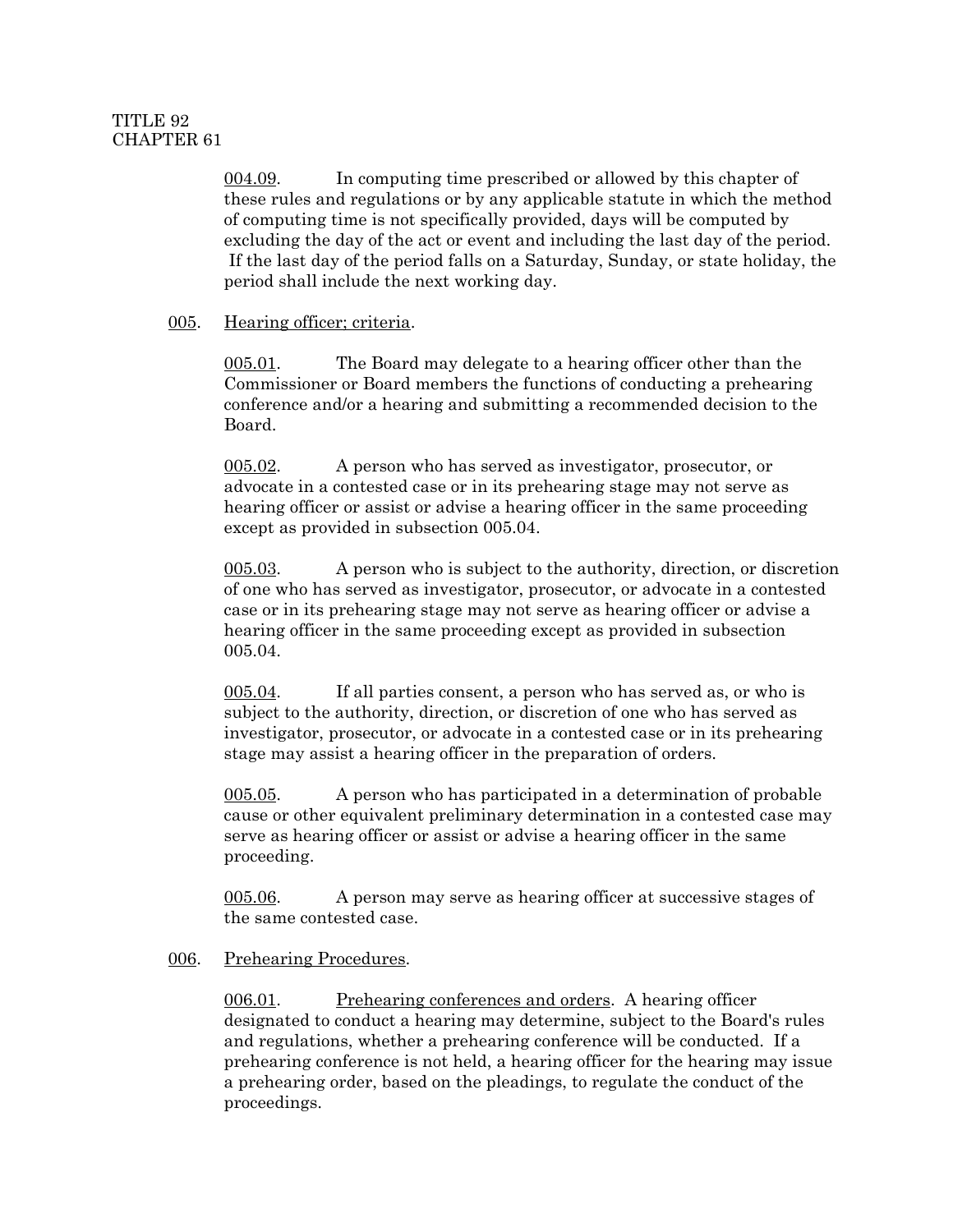006.01A. If a prehearing conference is conducted:

006.01A1. The hearing officer shall promptly notify the Board of the determination that a prehearing conference will be conducted. The Board may assign another hearing officer for the prehearing conference; and

006.01A2. The hearing officer for the prehearing conference shall set the time and place of the conference and give reasonable written notice to all parties and to all persons who have filed written petitions to intervene in the matter. The Board shall give notice to other persons entitled to notice.

006.01A3. The notice referred to in subsection 006.01A2 shall include the following:

> 006.01A3(a). The names and mailing addresses of all parties and other persons to whom notice is being given by the hearing officer;

006.01A3(b). The name, official title, mailing address, and telephone number of any counsel or employee who has been designated to appear for the Board;

006.01A3(c). The official file or other reference number, the name of the proceeding, and a general description of the subject matter;

006.01A3(d). A statement of the time, place, and nature of the prehearing conference;

006.01A3(e). A statement of the legal authority and jurisdiction under which the prehearing conference and the hearing are to be held;

006.01A3(f). The name, official title, mailing address, and telephone number of the hearing officer for the prehearing conference;

 $006.01A3(g)$ . A statement that a party who fails to attend or participate in a prehearing conference, hearing, or other stage of a contested case or who fails to make a good faith effort to comply with a prehearing order may be held in default under the Administrative Procedure Act; and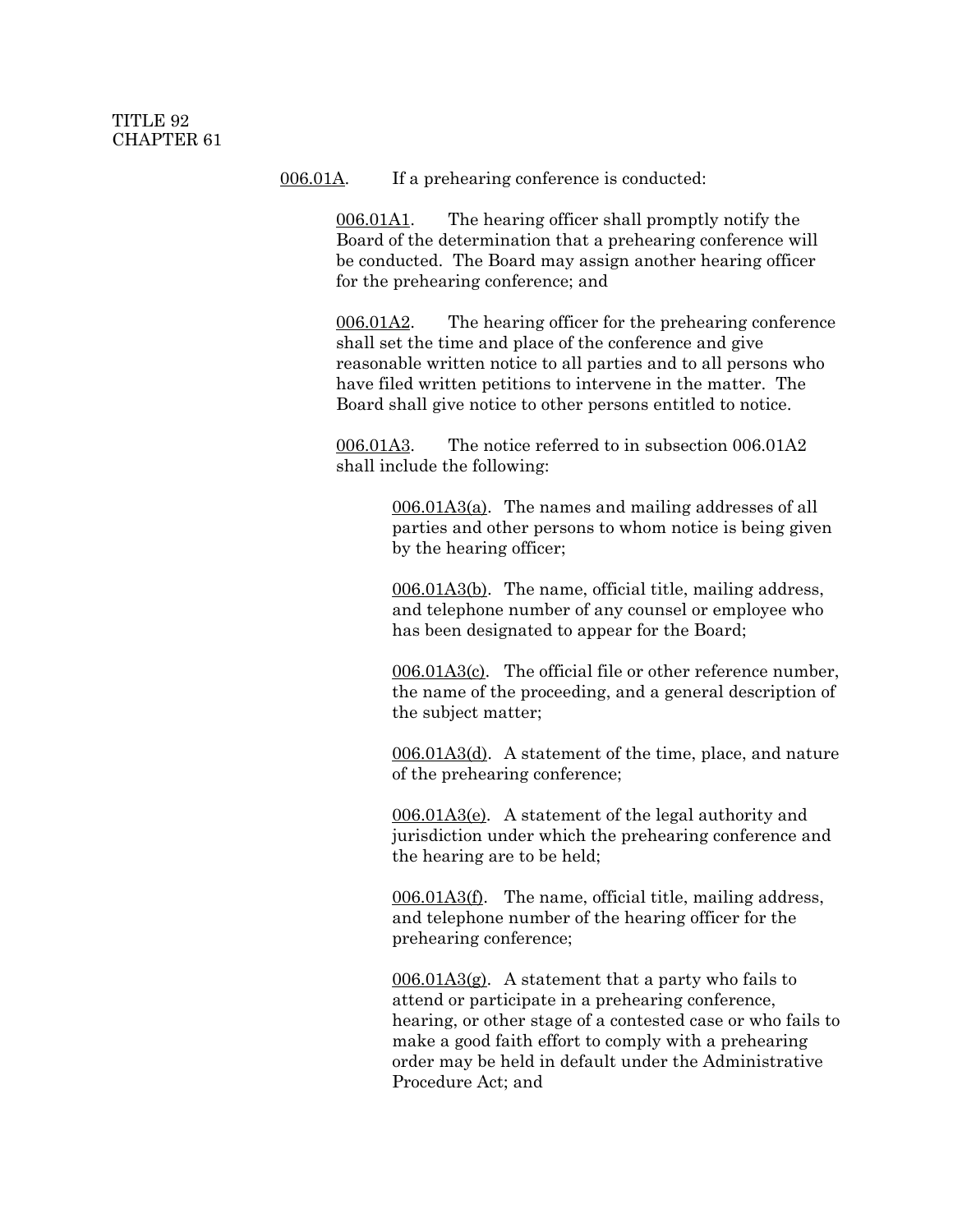006.01A3(h). Any other matters that the hearing officer considers desirable to expedite the proceedings.

006.01B. The hearing officer shall conduct a prehearing conference, as may be appropriate, to deal with such matter as exploration of settlement possibilities, preparation of stipulations, clarification of issues, rulings on identity and limitation of the number of witnesses, objections to proffers of evidence, determination of the extent to which direct evidence, rebuttal evidence, or crossexamination will be presented in written form and the extent to which telephone, television, or other electronic means will be used as a substitute for proceedings in person, order of presentation of evidence and cross-examination, rulings regarding issuance of subpoenas, discovery orders, and protective orders, and such other matters as will promote the orderly and prompt conduct of the hearing. The hearing officer shall issue a prehearing order incorporating the matters determined at the prehearing conference.

006.01C. The hearing officer may conduct all or part of the prehearing conference by telephone, television, or other electronic means if each participant in the conference has an opportunity to participate in, to hear, and, if technically feasible, to see the entire proceeding while it is taking place.

006.02. Discovery in contested cases.

006.02A. The hearing officer or a designee, at the request of any party or upon the hearing officer's own motion, may issue subpoenas, discovery orders, and protective orders in accordance with the rules of civil procedure except as may otherwise be prescribed by law. Subpoenas and orders issued under this subsection may be enforced by the district court.

006.02B. Any prehearing motion to compel discovery, motion to quash, motion for protective order or other discovery-related motion shall:

> 006.02B1. Quote the interrogatory, request, question, or subpoena at issue, or be accompanied by a copy of the interrogatory, request, subpoena or excerpt of a deposition;

006.02B2. State the reasons supporting the motion;

006.02B3. Be accompanied by a statement setting forth the steps or efforts made by the moving party or his or her counsel to resolve by agreement the issues raised and that agreement has not been achieved; and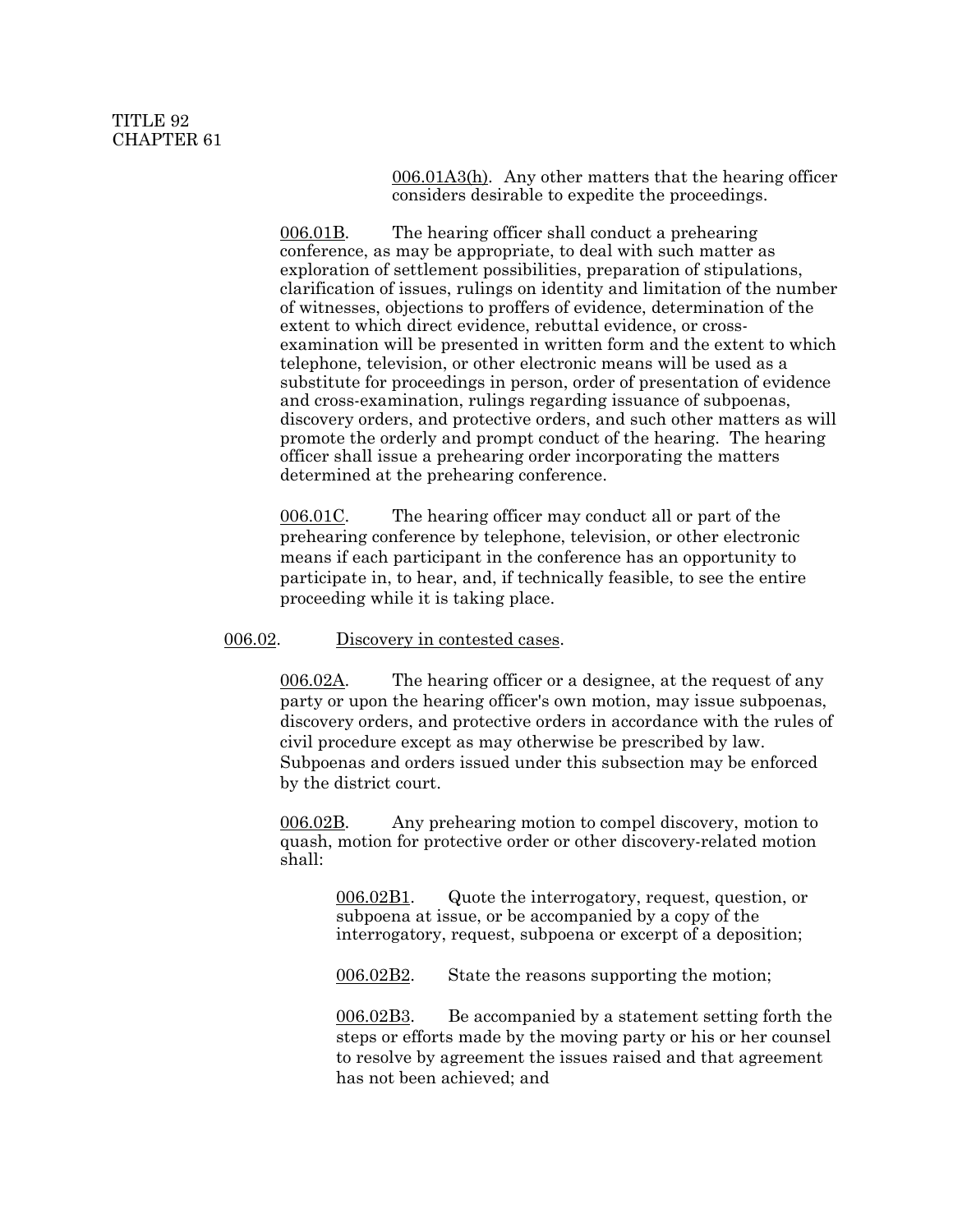006.02B4. Be filed with the Board. The moving party must serve copies of all such motions to all parties to the contested case.

006.02C. Other than is provided in subsection 006.02B4 above, discovery materials need not be filed with the Board.

006.03. Continuances. The hearing officer may, in his or her discretion, grant extensions of time or continuances of hearings upon the hearing officer's own motion or at the timely request of any party for good cause shown. A party must file a written motion for continuance which states in detail the reasons why a continuance is necessary and serve a copy of the motion on all other parties.

006.03A. Good cause. Good cause for an extension of time or continuance may include, but is not limited to, the following:

| 006.03A1. | Illness of the party, legal counsel or witness; |
|-----------|-------------------------------------------------|
| 006.03A2. | A change in legal representation; or            |
| 006.03A3. | Settlement negotiations are underway.           |

006.04. Amendments.

006.04A. A petition may be amended at any time before an answer is filed or is due if notice is given to the respondent or his or her attorney. In all other cases, a petitioner must request permission to amend from the hearing officer.

006.04B. A hearing officer may also allow, in his or her discretion, the filing of supplemental pleadings alleging facts material to the case occurring after the original pleadings were filed. A hearing officer may also permit amendment of pleadings where a mistake appears or where amendment does not materially change a claim or defense.

006.05. Informal Disposition. Unless otherwise precluded by law, informal disposition may be made of any contested case by stipulation, agreed settlement, consent order, or default.

#### 007. Conducting a contested case hearing.

007.01. Order. At the discretion of the hearing officer, the hearing may be conducted in the following order:

007.01A. The hearing is called to order by the hearing officer. Any preliminary motions, stipulations or agreed orders are entertained.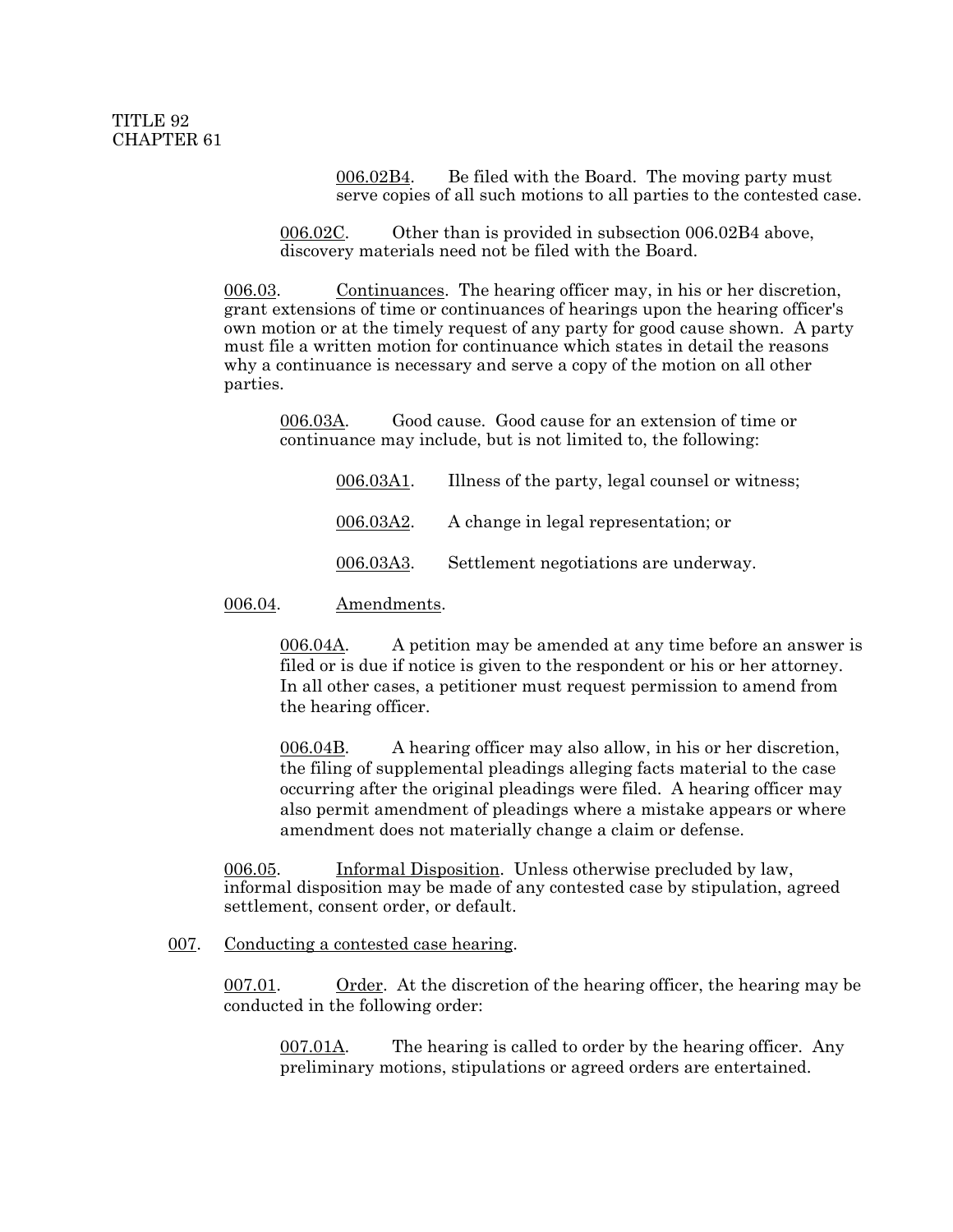007.01B. Each party may be permitted to make an opening statement. Opening statements take place in the same order as the presentation of evidence.

007.01C. Presentation of evidence.

007.01C1. Evidence will be received in the following order:

 $007.01C1(a)$ . Evidence is presented by the petitioner;

007.01C1(b). Evidence is presented by the respondent;

 $007.01C1(c)$ . Rebuttal evidence is presented by the petitioner; and

007.01C1(d). Surrebuttal evidence is presented by the respondent.

007.01C2. With regard to each witness who testifies, the following examination may be conducted:

> $007.01C2(a)$ . Direct examination conducted by the party who calls the witness;

007.01C2(b). Cross-examination by the opposing party;

 $007.01C2(c)$ . Redirect examination by the party who called the witness; and

 $007.01C2(d)$ . Recross-examination by the opposing party.

007.01D. After the evidence is presented, each party may have opportunity to make a closing argument. Closing arguments shall be made in the same order as the presentation of evidence. The hearing officer may request that the parties submit briefs in lieu of closing arguments.

007.02. Evidence.

007.02A. In contested cases the Board or hearing officer may admit and give probative effect to evidence which possesses probative value commonly accepted by reasonably prudent persons in the conduct of their affairs and may exclude incompetent, irrelevant, immaterial and unduly repetitious evidence.

007.02B. Any party to a formal hearing before the Board, from which a decision may be appealed to the courts of this state, may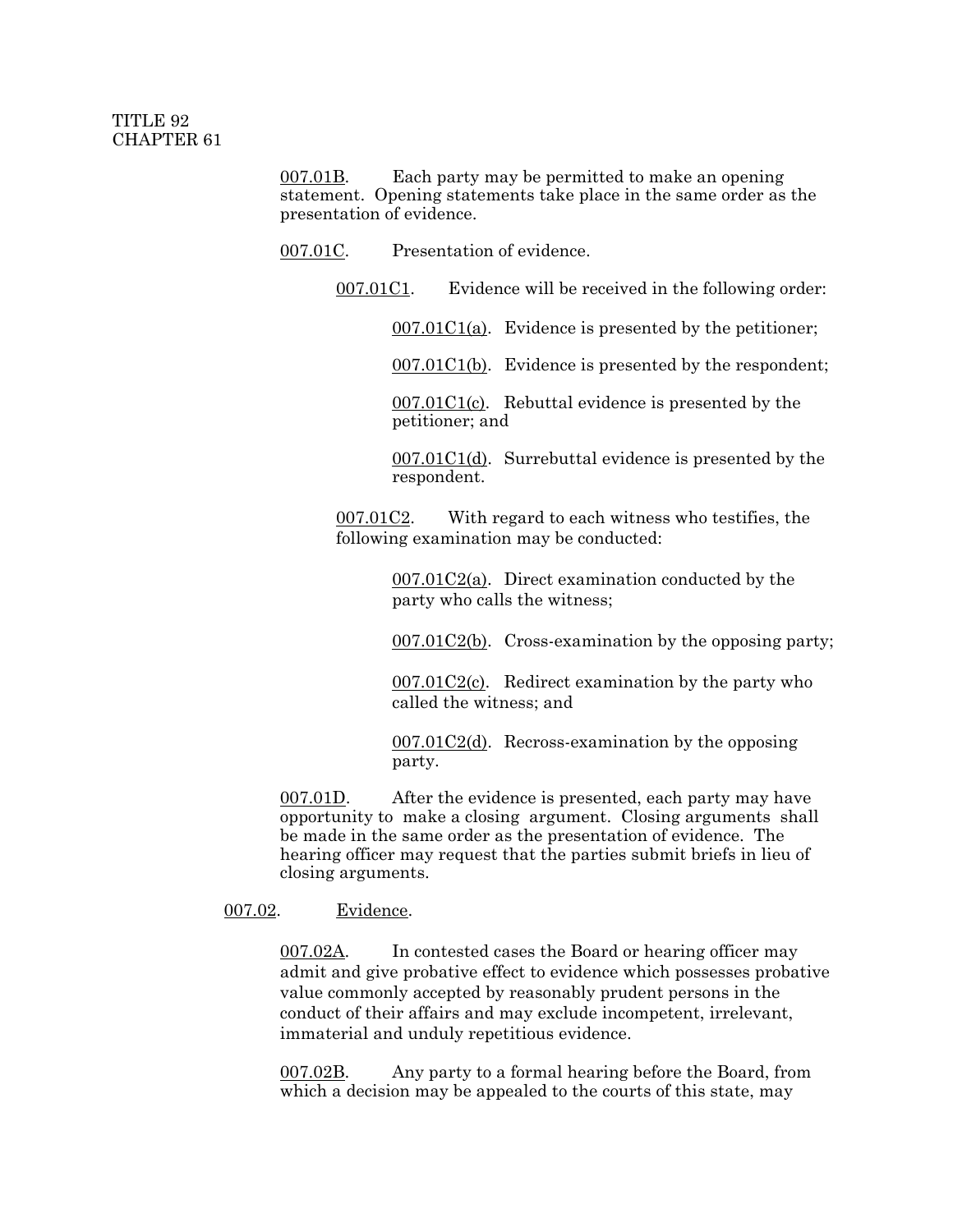request that the Board be bound by the rules of evidence applicable in district court by delivering to the Board at least three days prior to the holding of the hearing a written request therefore. Such request shall include the requesting party's agreement to be liable for the payment of costs incurred thereby and upon any appeal or review thereof, including the cost of court reporting services which the requesting party shall procure for the hearing.

007.02C. Documentary evidence may be received in the form of copies or excerpts or incorporated by reference.

007.02D. All evidence including records and documents in the possession of the Board of which it desires to avail itself shall be offered and made a part of the record in the case. No factual information or evidence other than the record shall be considered in the determination of the case.

007.02E. A hearing officer or designee may administer oaths and issue subpoenas in accordance with the rules of civil procedure except as may otherwise be prescribed by law. Subpoenas and orders issued under this subsection may be enforced by the district court.

007.02F. The Board shall give effect to the rules of privilege recognized by law.

007.02G. The Board may take official notice of cognizable facts and in addition may take official notice of general, technical, or scientific facts within its specialized knowledge and the rules and regulations adopted and promulgated by the Board.

> 007.02G1. Parties shall be notified either before or during the hearing or by reference in preliminary reports or otherwise of materials so noticed.

007.02G2. Parties shall be afforded an opportunity to contest facts so noticed.

007.02G3. The record shall contain a written record of everything officially noticed.

007.02H. The Board may utilize its experience, technical competence and specialized knowledge in the evaluation of the evidence presented to it.

007.03. Conducting the hearing by electronic means. The hearing officer may conduct all or part of the hearing by telephone, television, or other electronic means if each participant in the hearing has an opportunity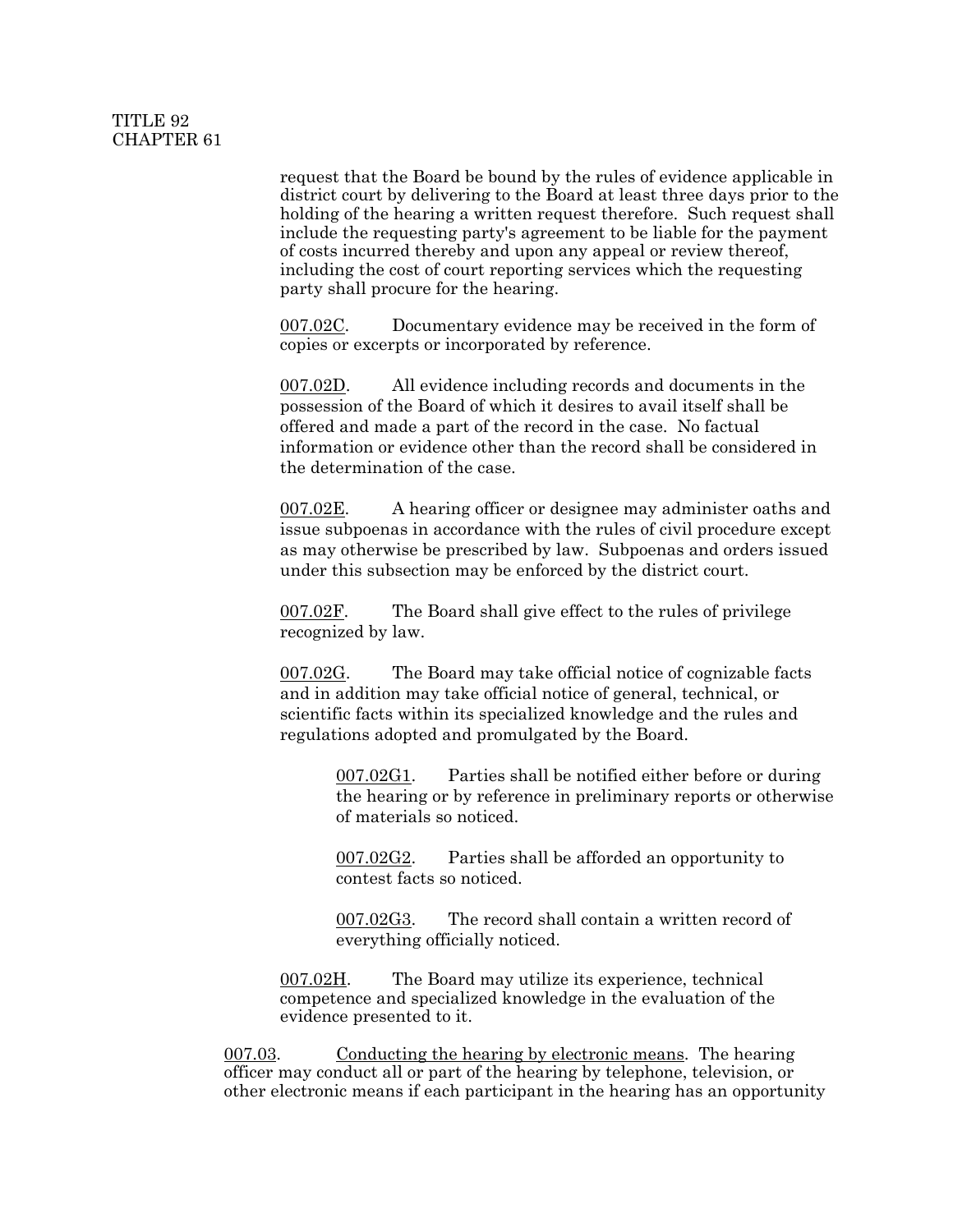to participate in, to hear, and, if technically feasible, to see the entire proceeding while it is taking place.

#### 007.04. Official record.

007.04A. The Board shall prepare an official record, which shall include testimony and exhibits, in each contested case, but it shall not be necessary to transcribe the record of the proceedings unless requested for purpose of rehearing or appeal, in which event the transcript and record shall be furnished by the Board upon request and tender of the cost of preparation.

007.04B. The Board shall maintain an official record of each contested case under the Administrative Procedure Act for at least four years following the date of the final order.

007.04C. The Board record shall consist only of the following:

007.04C1. Notices of all proceedings;

007.04C2. Any pleadings, motions, requests, preliminary or intermediate rulings and orders, and similar correspondence to or from the Board pertaining to the contested case;

007.04C3. The record of the hearing before the Board, including all exhibits and evidence introduced during such hearing, a statement of matters officially noticed by the Board during the proceeding, and all proffers of proof and objections and rulings thereon; and

007.04C4. The final order.

007.04D. As provided in 92 NAC 61 Section 002.03 the hearing officer, Board members, Commissioner, or employee who is or may reasonably be expected to be involved in the decisionmaking process of the contested case who receives or who makes or knowingly causes to be made an ex parte communication as set forth in that subsection shall make the appropriate filings which shall be included in the official record of the contested case.

007.04E. Except to the extent that the Administrative Procedure Act or another statute provides otherwise, the Board record shall constitute the exclusive basis for Board action in contested cases under the act and for judicial review thereof.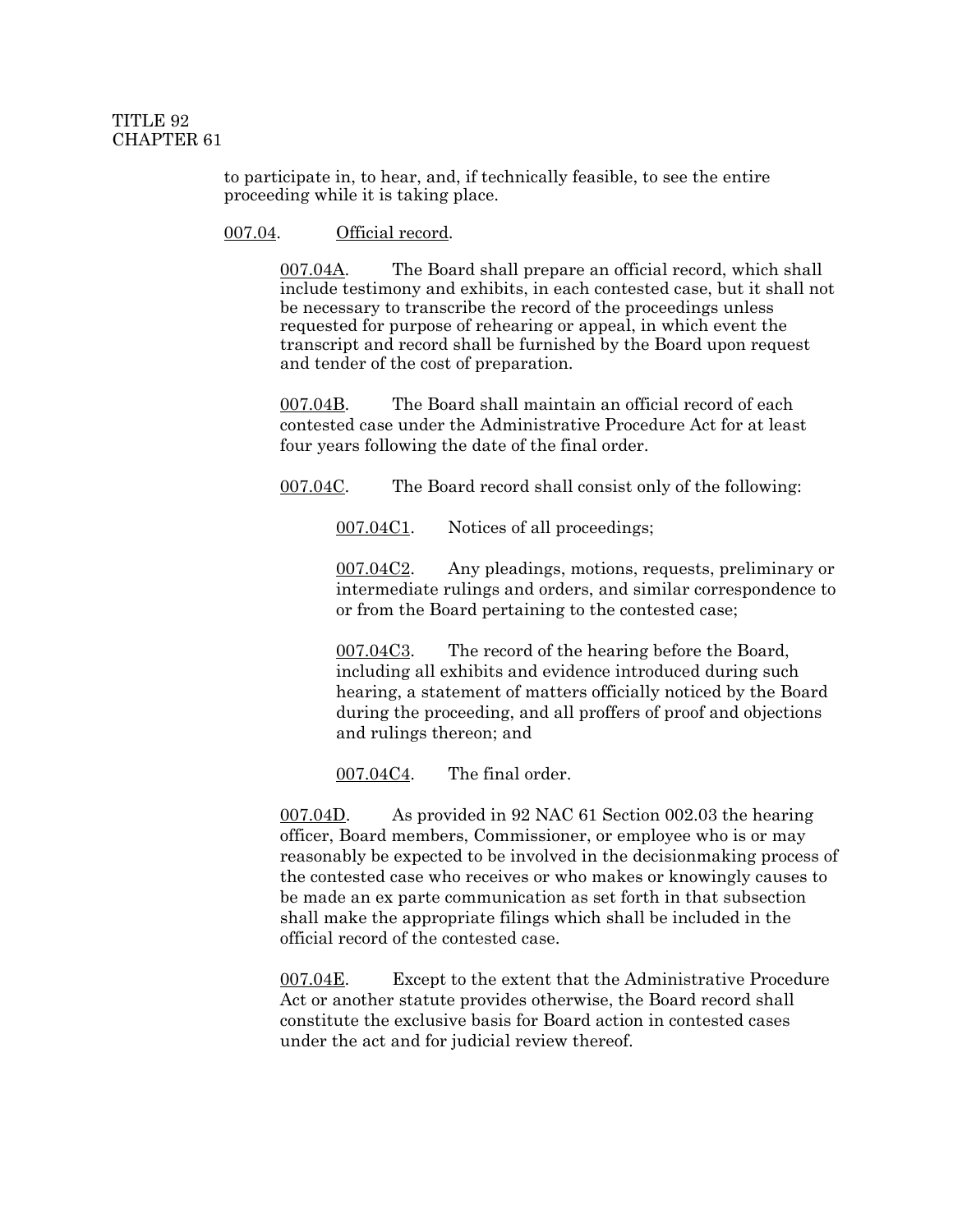007.05. Costs. All costs of a formal hearing shall be paid by the party or parties against whom a final decision is rendered.

#### 008. Decision and order in a contested case.

008.01. Every decision and order adverse to a party to the proceeding, rendered by the Board in a contested case, shall be in writing or stated in the record and shall be accompanied by findings of fact and conclusions of law.

008.02. The decision and order should include:

008.02A. The name of the Board and name of the proceeding;

008.02B. The time and place of the hearing;

008.02C. The names of all parties or their attorneys who entered an appearance at the hearing;

008.02D. The findings of fact consisting of a concise statement of the conclusions upon each contested issue of fact;

008.02E. The conclusions of law consisting of the applications of the controlling law to the facts found and the legal results arising therefrom; and

008.02F. The order consisting of the action taken by the Board as a result of the facts found and the legal conclusions arising therefrom.

008.03. Parties to the proceeding shall be notified of the decision and order in person or by mail. A copy of the decision and order and accompanying findings and conclusions shall be delivered or mailed upon request to each party or his or her attorney of record.

009. Appeals.

009.01. Any person aggrieved by a final decision in a contested case is entitled to judicial review under the Administrative Procedure Act or to resort to such other means of review as may be provided by law.

009.02. Parties desiring to appeal a Board decision must file a petition for review in the district court of the county where the Board action is taken within thirty days after the service of the final decision by the Board. The thirty day period for appeal commences to run from the date of mailing of the notice of order and decision to the parties or their attorneys of record.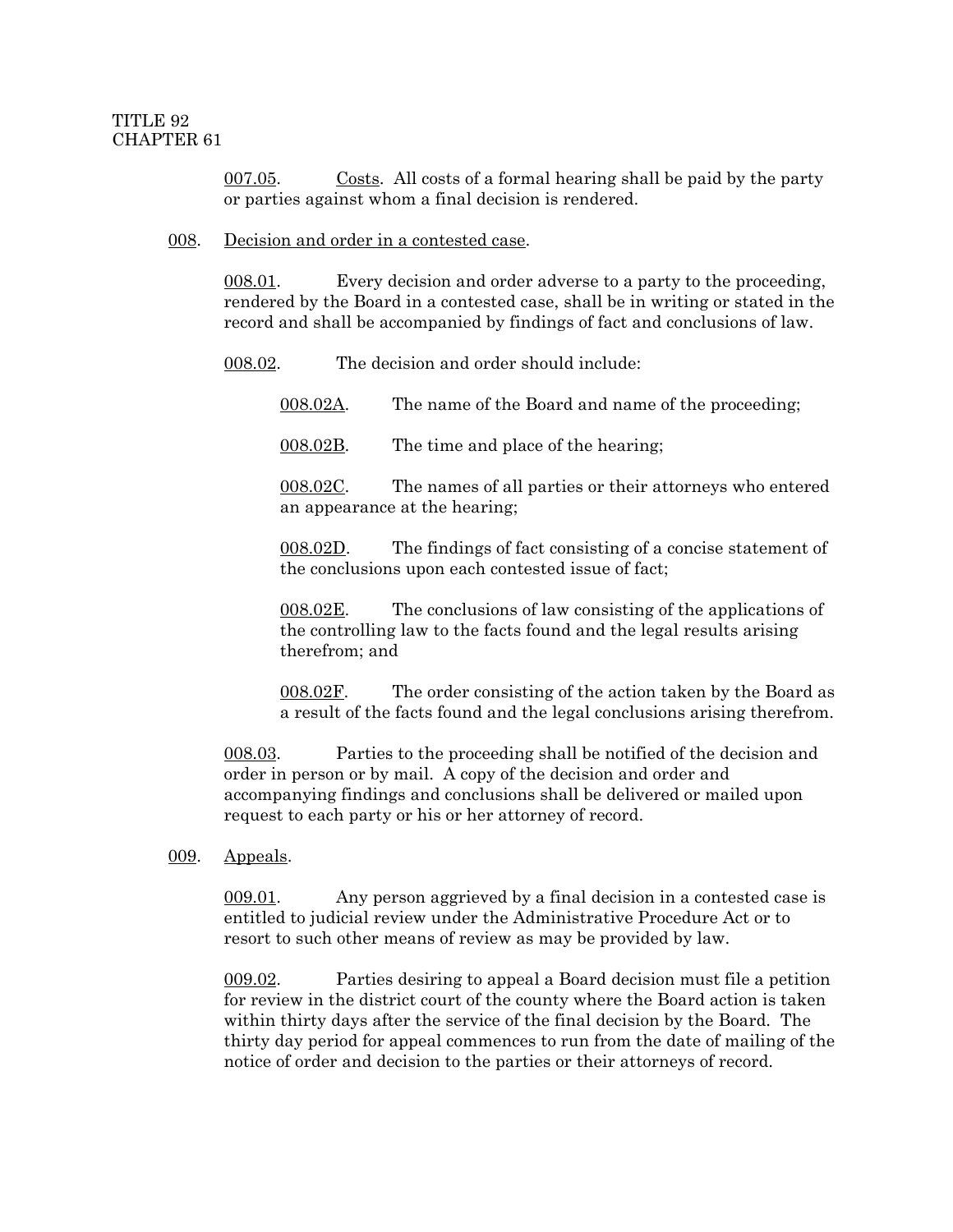Service of the petition and summons must be made in accordance with Nebraska law.

009.03. Unless otherwise provided by statute, the procedures of Neb. Rev. Stat. § 84-917 govern the procedure for taking an appeal.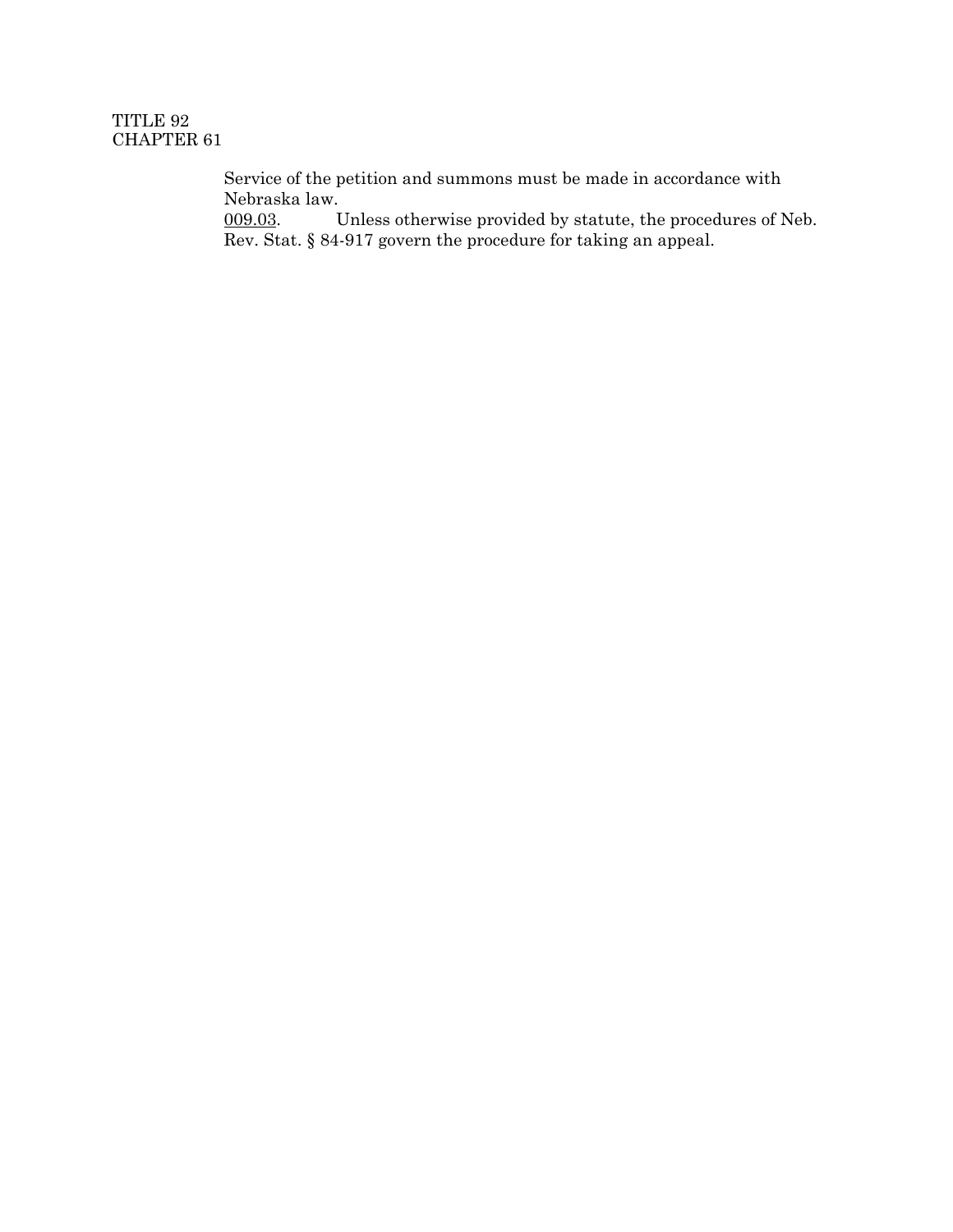## APPENDIX A: Sample Petition Form for Contested Cases

## BEFORE THE STATE BOARD OF EDUCATION STATE OF NEBRASKA

| (Name)    |             |  | CASE NO. (LEAVE BLANK) |
|-----------|-------------|--|------------------------|
| (Address) |             |  |                        |
|           | Petitioner, |  |                        |
| VS.       |             |  | <b>PETITION</b>        |
| (Name)    |             |  |                        |
| (Address) |             |  |                        |
|           | Respondent. |  |                        |

Petitioner, in accordance with Title 92, Chapter 61, of the Nebraska Administrative Code,

states and alleges as follows:

- 1. (Set forth a concise statement of the grounds upon which the Board's authority or jurisdiction depends.)
- 2. (Specifically state the legal rights, duties, or privileges of the petitioner that the Board is required by law to determine.)
- 3. (Concisely set forth all material facts upon which the petition or appeal is based.)
- 4. (Attach as exhibits copies of any documents discussed above. If this is an appeal of a decision of the Commissioner, attach a copy of his or her determination.)

WHEREFORE, Petitioner requests that the State Board of Education <u>(state</u>

remedy sought) .

Dated this  $\_\_\_\_\_\$  day of  $\_\_\_\_\_\_\$  , 19  $\_\_\_\_\$ .

(Signature) (If attorney for petitioner, list address)

 $\overline{\phantom{a}}$  , and the set of the set of the set of the set of the set of the set of the set of the set of the set of the set of the set of the set of the set of the set of the set of the set of the set of the set of the s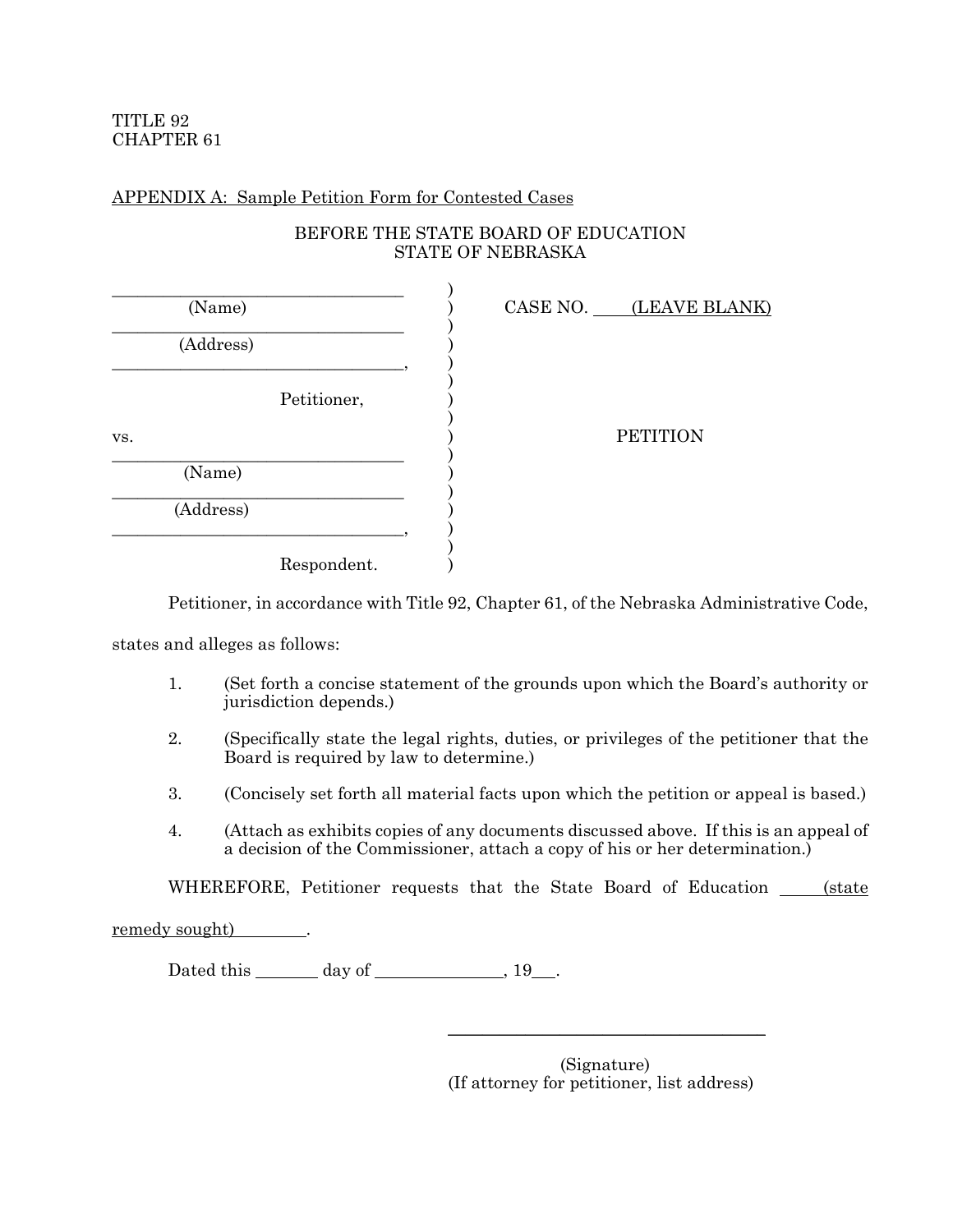# APPENDIX A: Sample Petition Form for Contested Cases, Page 2

#### **VERIFICATION**

State of Nebraska ) ) ss County of )

I, \_\_\_\_\_\_\_\_\_\_\_\_\_\_\_\_, being first duly sworn under oath, state that I have read the contents of the foregoing petition and that to the best of my knowledge, information, and belief such contents are true and there is reasonable cause for filing said petition.

Subscribed and sworn before me this \_\_\_\_\_\_\_\_ day of \_\_\_\_\_\_\_, 19\_\_\_, by

(Name of Petitioner) ...

 $\Box$   $\Box$ 

Notary Public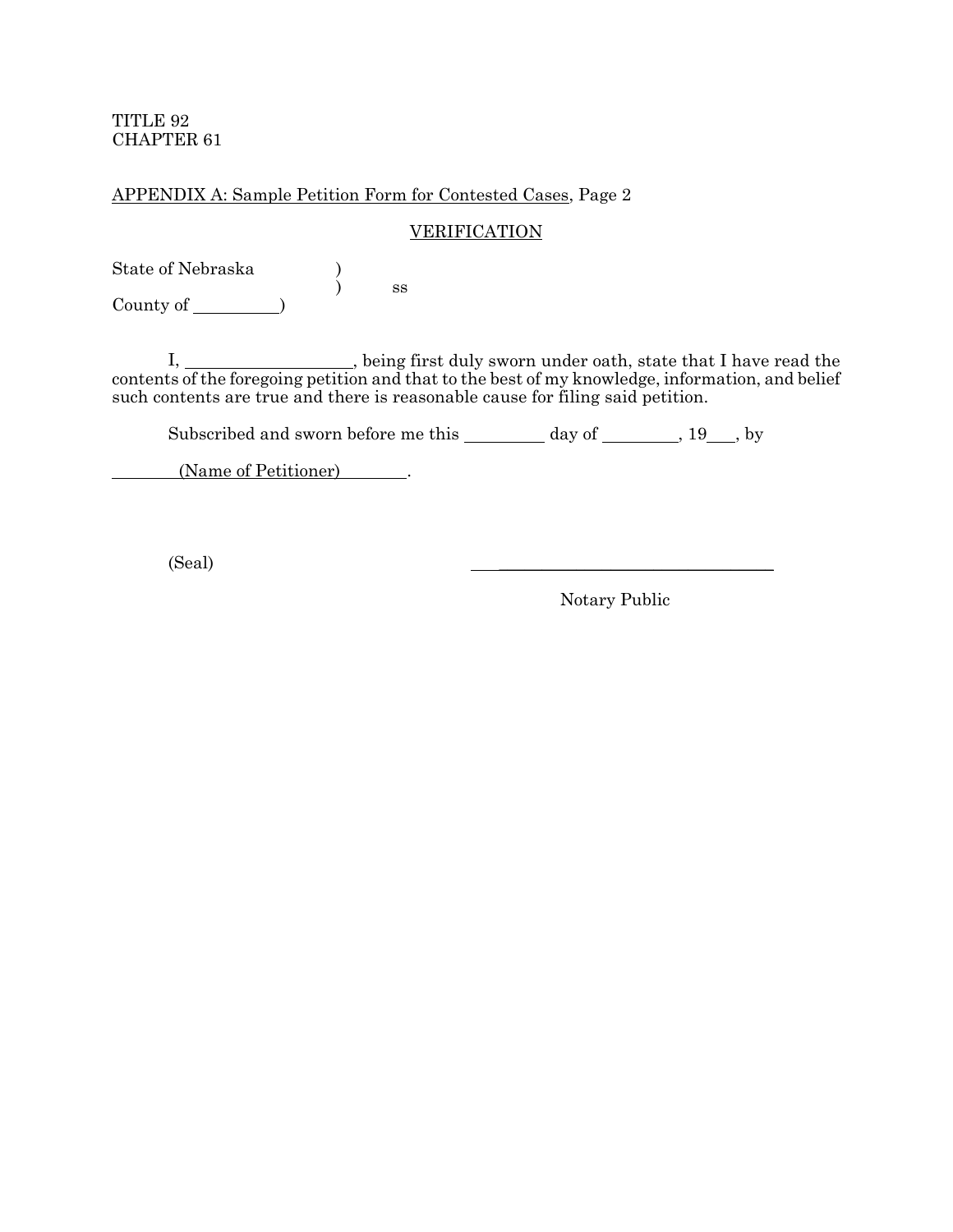## APPENDIX B: Sample Answer Form for Contested Cases

# BEFORE THE STATE BOARD OF EDUCATION STATE OF NEBRASKA

| (Name)                | CASE NO.      |                     |
|-----------------------|---------------|---------------------|
| (Address)             |               |                     |
| Petitioner,<br>VS.    | <b>ANSWER</b> |                     |
| (Name)<br>(Address)   |               |                     |
| Respondent.           |               |                     |
| COMES NOW Respondent, | (Name)        | _, and, for his/her |

Answer to the Petition of the Petitioner, admits, denies, and alleges as follows.

(Respondent should specifically deny or admit each material allegation of the pleading being answered and should completely advise all parties as to the nature of the objection to the Petition.)

WHEREFORE, Respondent prays that the State Board of Education dismiss the

Petition in this matter  $\frac{1}{2}$  (and/or state any additional

action sought)  $\qquad \qquad \ldots$ 

(Signature of Respondent or signature and address of his or her attorney)

\_\_\_\_\_\_\_\_\_\_\_\_\_\_\_\_\_\_\_\_\_\_\_\_\_\_\_\_\_\_\_\_\_\_\_\_\_\_\_\_\_\_\_\_\_